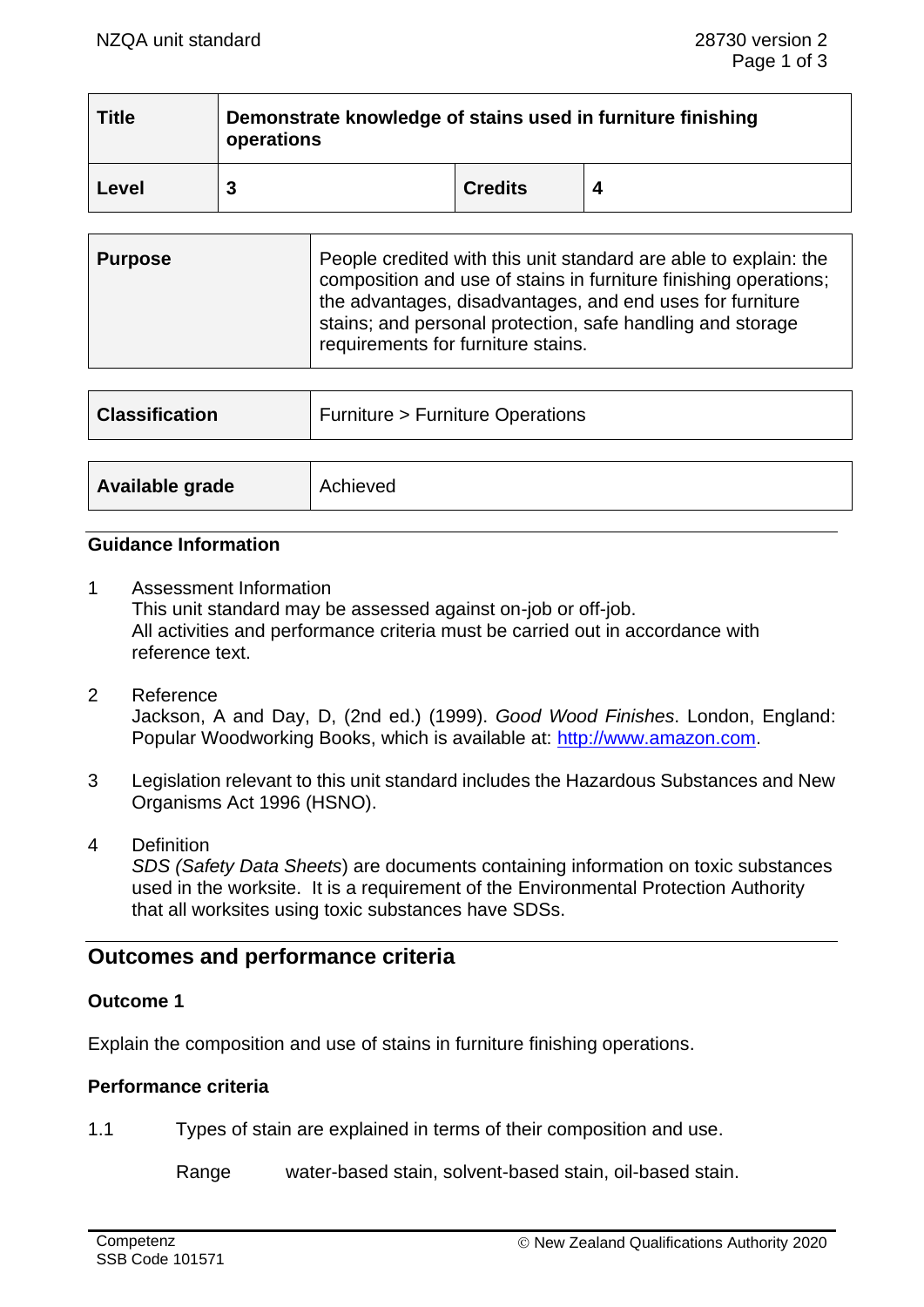1.2 Stained finishes that do not require protective coats are explained in terms of their composition and use.

Range stained waxes, protective wood stains, varnish stains.

### **Outcome 2**

Explain the advantages, disadvantages, and end uses for furniture stains.

Range water-based stain, solvent-based stain, oil-based stain, acrylic stain.

### **Performance criteria**

2.1 Advantages and disadvantages of furniture stains are explained.

Range a minimum of three advantages and three disadvantages are explained.

2.2 End uses of furniture stains are explained.

Range a minimum of three end uses are explained.

## **Outcome 3**

Explain the personal protection, safe handling and storage requirements for furniture stains.

Range water-based stain, solvent-based stain, oil-based stain, acrylic stain.

## **Performance criteria**

- 3.1 The personal protection requirements for furniture stains are explained in accordance with the SDSs for furniture stains.
- 3.2 Safe handling of furniture stains is explained in accordance with the SDSs for furniture stains.
- 3.3 The storage requirements for furniture stains are explained in accordance with the SDSs for furniture stains.

| Planned review date | 31 December 2024 |
|---------------------|------------------|
|                     |                  |

#### **Status information and last date for assessment for superseded versions**

| <b>Process</b> | <b>Version</b> | <b>Date</b>    | <b>Last Date for Assessment</b> |
|----------------|----------------|----------------|---------------------------------|
| Registration   |                | 19 March 2015  | N/A                             |
| Review         | റ              | 27 August 2020 | N/A                             |